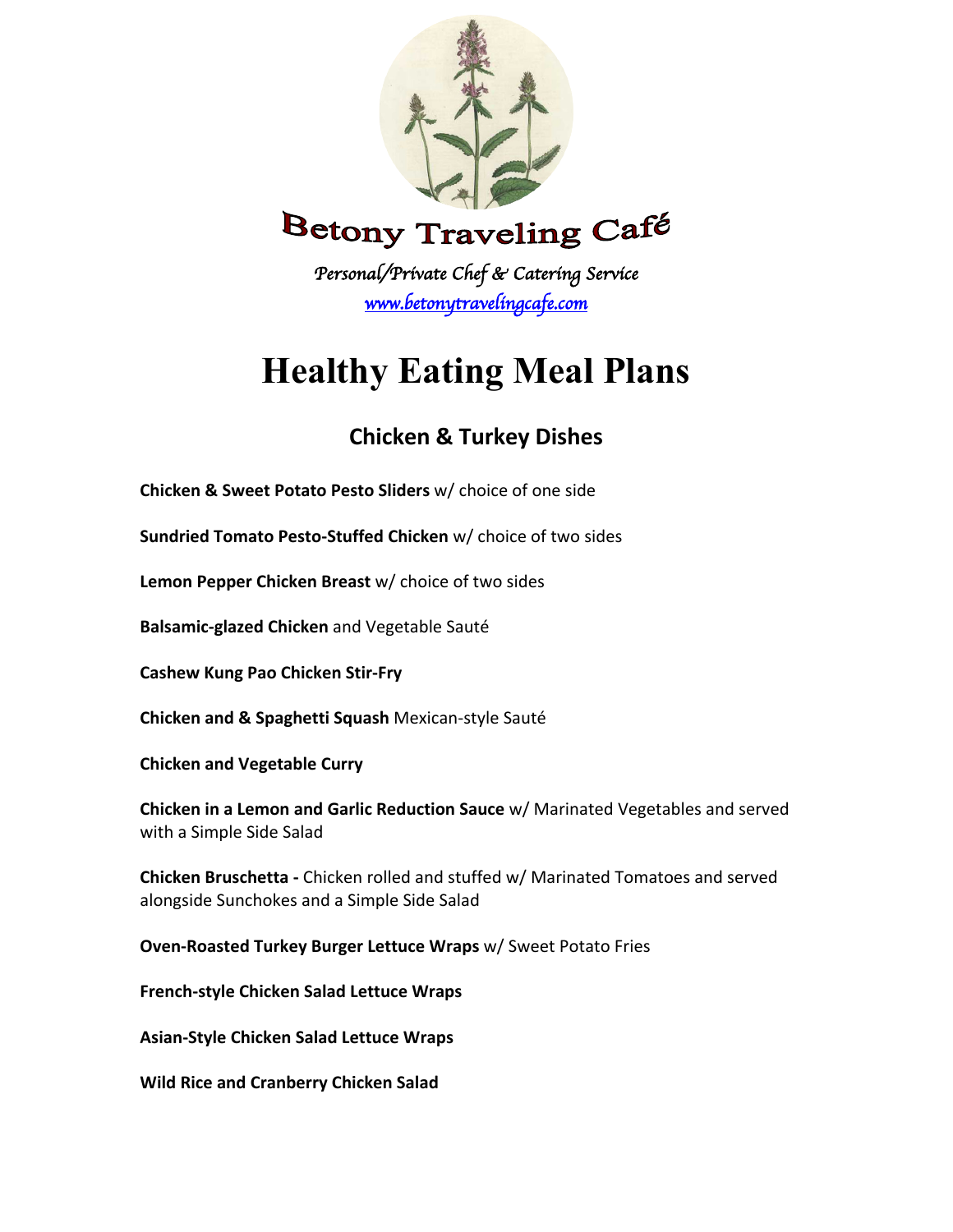### **Beef Dishes**

**Braciole –** Italian-style slow-cooked rolled and stuffed flank steak simmered in a homemade tomato sauce w/ a Simple Side Salad

#### **Beef & Vegetable Asian Stir-fry**

**Spiced Grilled Beef** served w/ Grilled Vegetables

**Grilled Beef & Vegetable** Skewers served over Lebanese-style Rice

**Lebanese-style Oven-Roasted Stuffed Zucchini** (Beef, Rice and Tomato)

**Oven-Roasted Meatballs** covered in a Homemade Marinara Sauce and served alongside Green Beans Amandine and Polenta

**Oven-Roasted Stuffed Pepper** covered in a Homemade Tomato Sauce & served with Simple Side Salad

**Swedish-style Meatballs** topped w/ a Coconut and Cashew Milk Cream Sauce and served w/ a choice of two sides

**Chilled Steak and Marinated Green Bean Salad**

### **Pork Dishes**

**Sausage, Green Bean & Sweet Potato Casserole**

**Grilled Pork Tenderloin** stuffed w/ Broccolini and Garlic served w/ a choice of two sides

**Garlic & Rosemary Pork Chops** w/ choice of two sides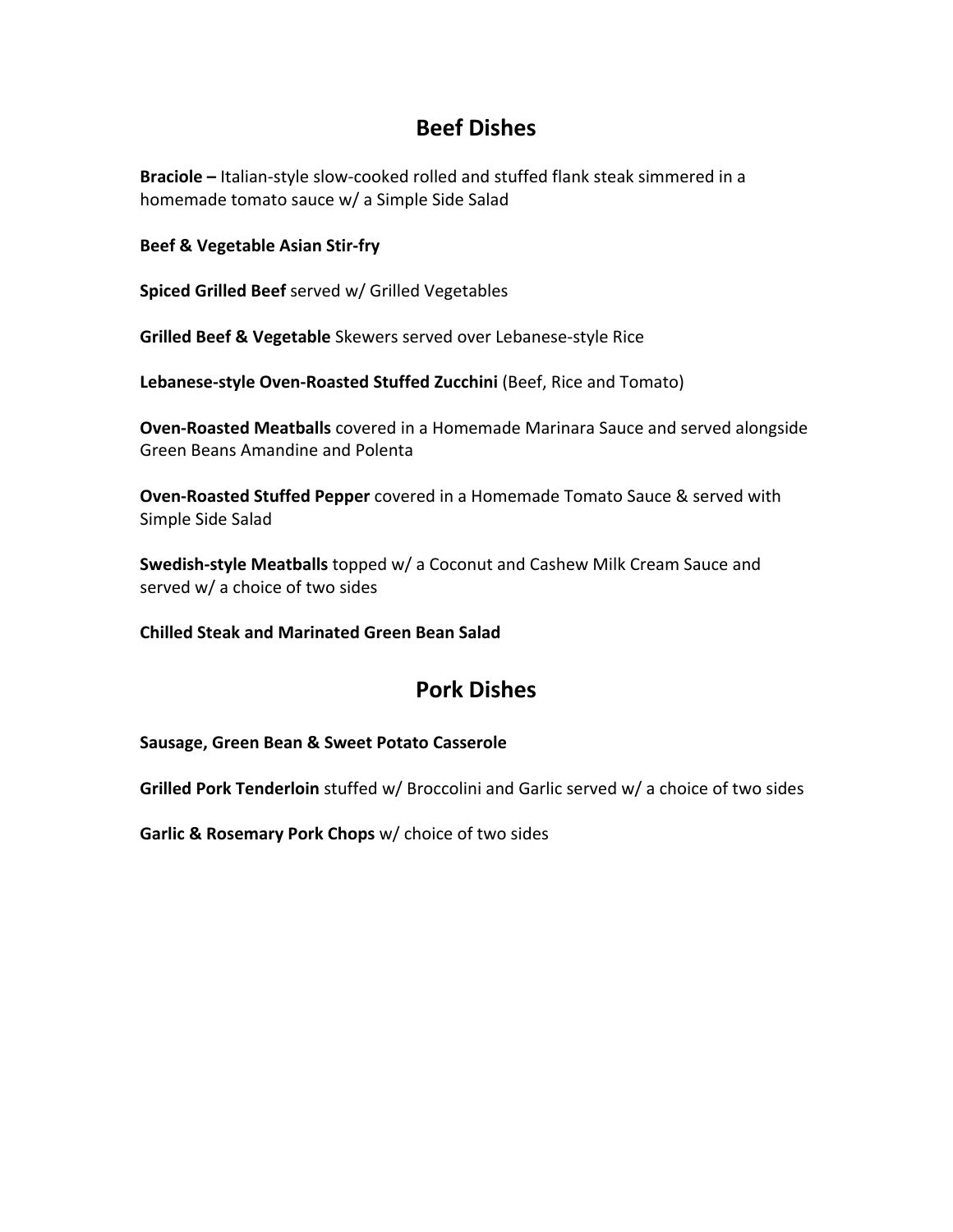### **Seafood Dishes**

**Grilled Swordfish & Arugula Salad** w/ Mango Lime Salsa and Cherry Tomatoes

**Bake Cod** in a Lemon, Garlic, White Wine and Caper Sauce w/ a choice of two sides

**Oven-Roasted Salmon Salad** w/ Strawberries, Avocado and a Balsamic Maple Glaze

**Oven-Roasted and Seasoned Shrimp Skewers** served w/ a choice of two sides

**Fillet of fish –** seasoned, oven-roasted, and served with a wedge of lemon: Nordic Salmon, Rainbow Trout, Red Snapper, Swordfish *\*(grilled or oven-roasted).* Served w/ a choice of two sides.

### **Vegetarian & Vegan Dishes**

**Buddha Bowls -** Custom-made to order…up to four different side dishes per bowl

**Grilled Field Roast Salad -** Grilled apple & sage vegan-style sausage served atop a bed of mixed baby greens, strawberries, and avocado, and drizzled w/ a balsamic maple glaze

**Grilled Field Roast w/ Vegetables & Cashew Coconut Cream Sauce -** Grilled Italian-style vegan sausage served alongside oven-roasted broccoli and grilled asparagus and topped with a homemade cashew and coconut milk cream sauce

**Grilled Vegetable Plate -** Grilled seasonal vegetables served topped with a homemade marinara sauce

**Mushroom Burger Plate -** Grilled mushroom burgers served alongside oven-roasted sweet potato fries and homemade kale chips

**Ratatouille -** French-style country stew w/ seasonal vegetables, thyme, and plum tomatoes *\*(may also be served w/ ground beef, ground turkey, or oven-roasted chicken)*

**Umbrian Vegetable Soup -** Italian-style vegetable, potato, and cannellini bean soup